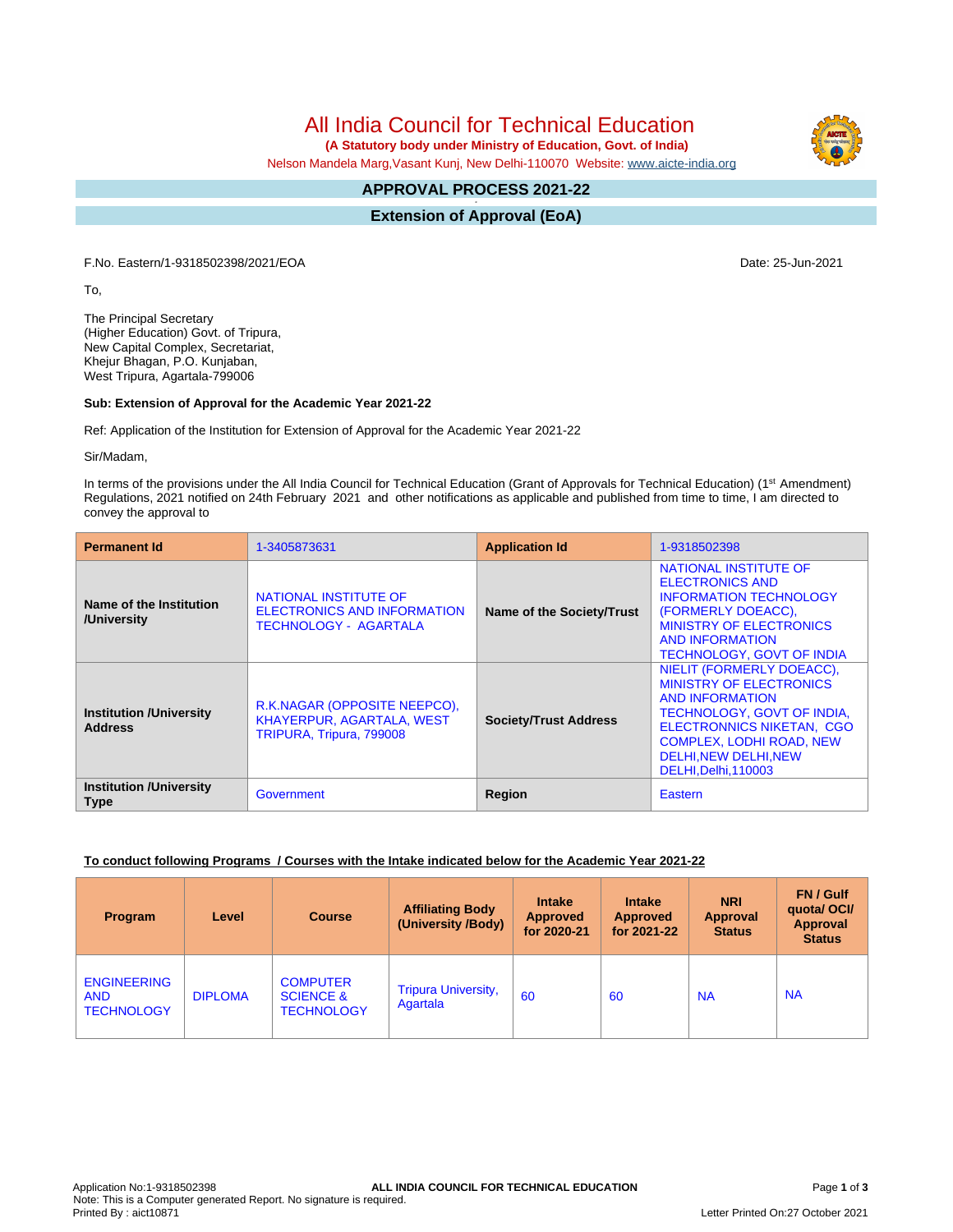| <b>ENGINEERING</b><br><b>AND</b><br><b>TECHNOLOGY</b> | TELE-<br><b>DIPLOMA</b><br><b>COMMUNICATIO</b><br>N ENGINEERING | <b>ELECTRONICS &amp;</b><br><b>Tripura University,</b><br>Agartala | <b>60</b> | 60 | <b>NA</b> | <b>NA</b> |
|-------------------------------------------------------|-----------------------------------------------------------------|--------------------------------------------------------------------|-----------|----|-----------|-----------|
|                                                       |                                                                 |                                                                    |           |    |           |           |

### **It is mandatory to comply with all the essential requirements as given in APH 2021-22 (Appendix 6)**

# **Important Instructions**

- 1. The State Government/ UT/ Directorate of Technical Education/ Directorate of Medical Education shall ensure that 10% of reservation for Economically Weaker Section (EWS) as per the reservation policy for admission, operational from the Academic year 2019-20 is implemented without affecting the reservation percentages of SC/ ST/ OBC/ General. However, this would not be applicable in the case of Minority Institutions referred to the Clause (1) of Article 30 of Constitution of India. Such Institution shall be permitted to increase in annual permitted strength over a maximum period of two years.
- 2. The Institution offering courses earlier in the Regular Shift, First Shift, Second Shift/Part Time now amalgamated as total intake shall have to fulfil all facilities such as Infrastructure, Faculty and other requirements as per the norms specified in the Approval Process Handbook 2021-22 for the Total Approved Intake. Further, the Institutions Deemed to be Universities/ Institutions having Accreditation/ Autonomy status shall have to maintain the Faculty: Student ratio as specified in the Approval Process Handbook.
- 3. Strict compliance of Anti-Ragging Regulation, Establishment of Committee for SC/ ST, Establishment of Internal Complaint Committee (ICC), Establishment of Online Grievance Redressal Mechanism, Barrier Free Built Environment for disabled and elderly persons, Fire and Safety Certificate should be maintained as per the provisions made in Approval Process Handbook and AICTE Regulation notified from time to time.
- 4. In case of any differences in content in this Computer generated Extension of Approval Letter, the content/information as approved by the Executive Council / General Council as available on the record of AICTE shall be final and binding.

**Prof.Rajive Kumar Member Secretary, AICTE**

Copy \*\* to:

- **1. The Director of Technical Education\*\*, Tripura**
- **2. The Principal / Director,** NATIONAL INSTITUTE OF ELECTRONICS AND INFORMATION TECHNOLOGY - AGARTALA R.K.Nagar (Opposite Neepco), Khayerpur, Agartala,West Tripura, Tripura,799008
- **3. The Secretary / Chairman,** NIELIT (FORMERLY DOEACC), MINISTRY OF ELECTRONICS AND INFORMATION TECHNOLOGY, GOVT OF INDIA, ELECTRONNICS NIKETAN, CGO COMPLEX, LODHI ROAD, NEW DELHI NEW DELHI,NEW DELHI Delhi,110003

#### **4. The Regional Officer,** All India Council for Technical Education College of Leather Technology Campus Block LB, Sector III, Salt Lake City Kolkata - 700 098, West Bengal